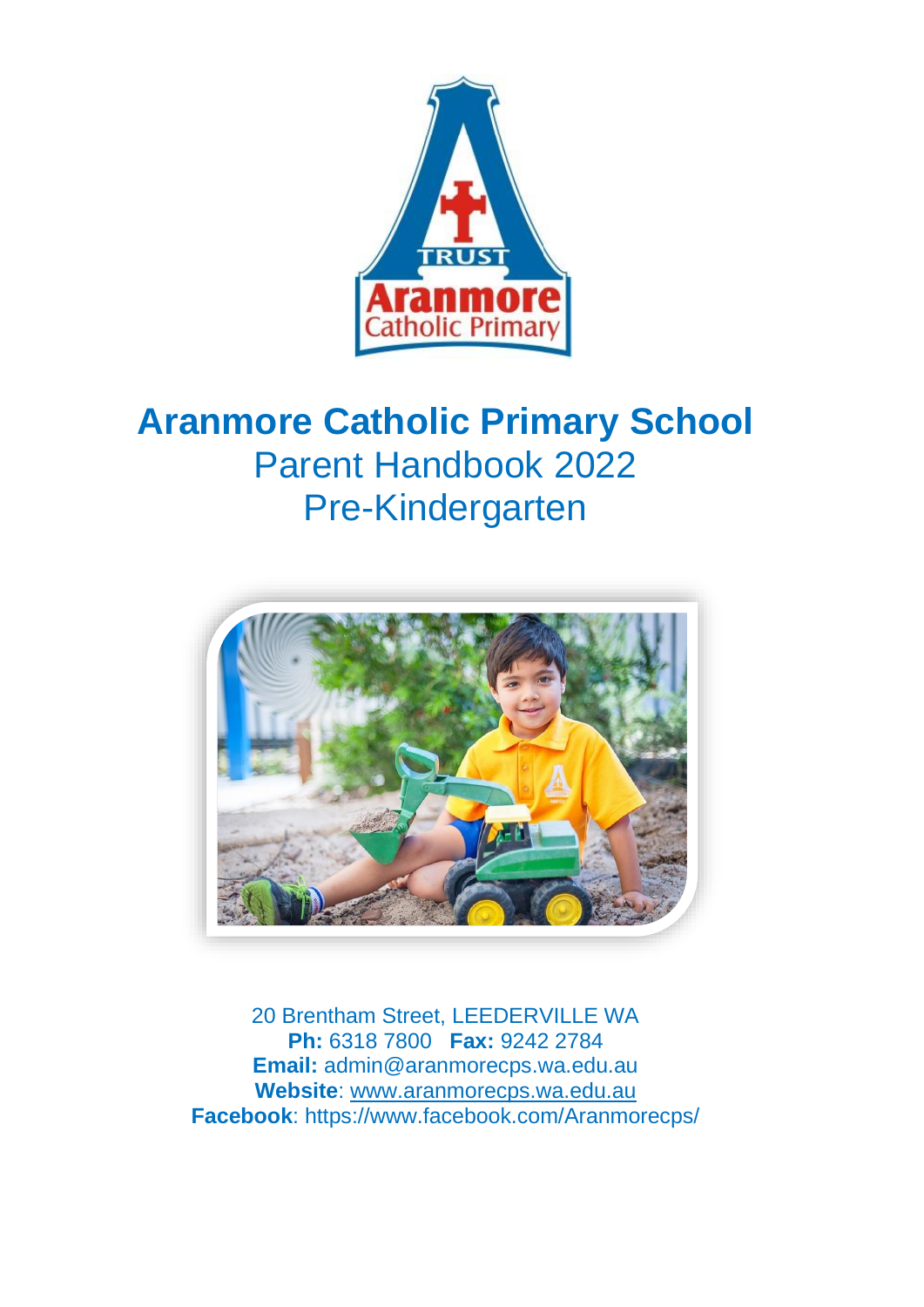# *Aranmore School Vision*

*The Aranmore Family, enriched by its Catholic tradition and cultural diversity, nurtures in each child a love of life, a passion for learning and the skills to make a difference.*



# **School Prayer**

Jesus, Mary and Joseph May we in our School years Take time to read Take time to think It is the road to wisdom

Take time to laugh Take time to love It is the way to be alive

Take time to give Take time to pray It is the road to God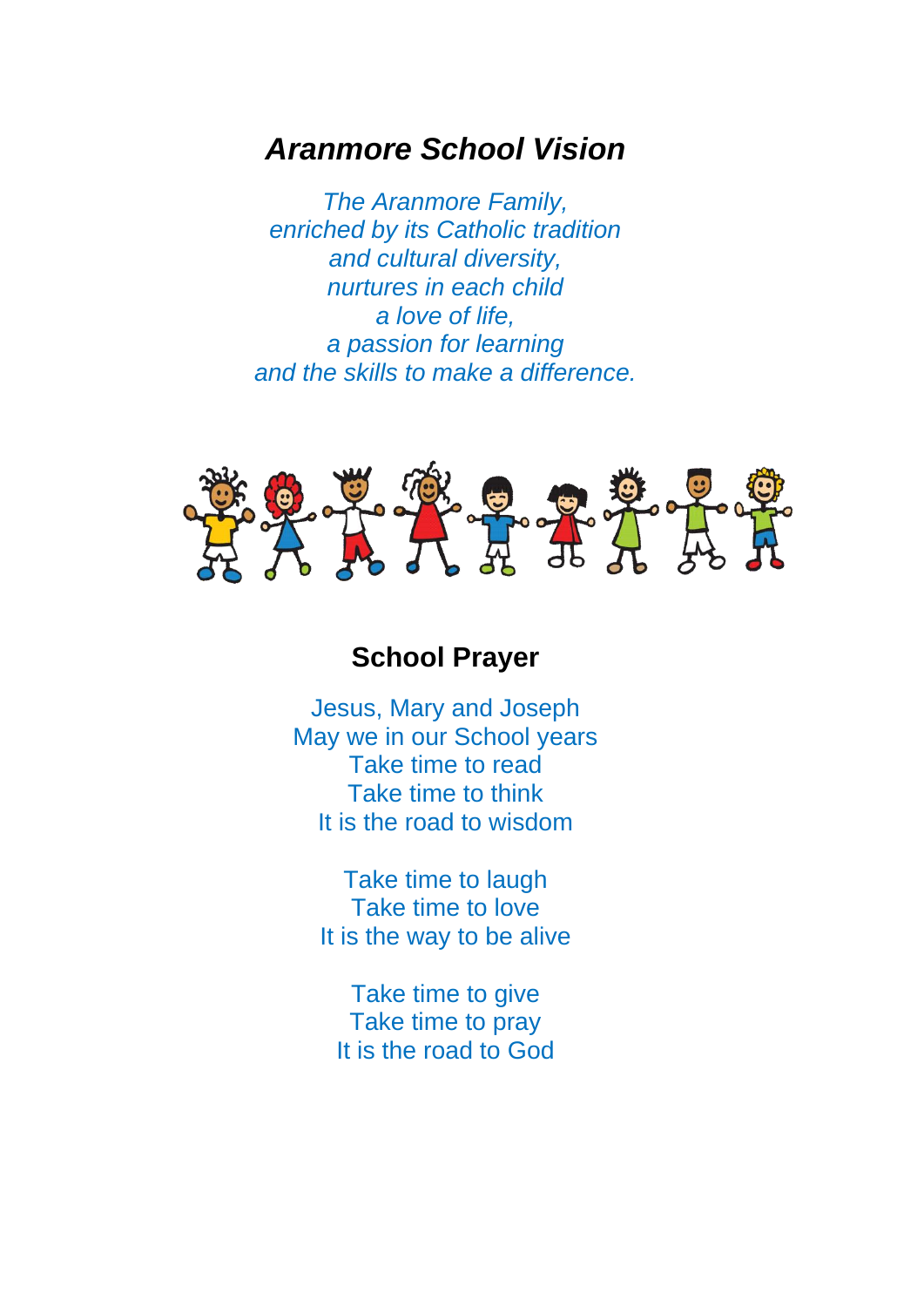#### **Welcome**

We would like to extend a very warm welcome to all the children and families commencing the Aranmore Three Year Old Pre-Kindy. We look forward to working together with your family as a team to provide the best learning environment for your child.

Our Three Year Old Pre-Kindy program provides an introduction to schooling for children and their families and sets the foundation for future school learning.

We are looking forward to having lots of fun together!

Pre-Kindy Teacher 2 x Pre-Kindy Teacher Assistants

**Session Times** Monday 8.45am - 2.45pm

**Fees** The fee for Pre-Kindy in 2022 is \$1,750.00 (25 weeks) (\$70 per day). A pro-rata fee applies if your child commences partway through the term.

### **ARANMORE CATHOLIC PRIMARY SCHOOL PRE-KINDERGARTEN PROGRAM**

Aranmore Catholic Primary School cherishes each child as a special miracle. We acknowledge that each child develops in different ways, at different rates and we embrace the individuality of each child. Pre-Kindy is an educational program for children aged three years. At Aranmore Catholic Primary School we design learning programs that 'capture the integrated and complex learning and development of all children' by pursuing the five outcomes in Belonging, Being and Becoming: The Early Years Learning Framework for Australia. This framework clearly stipulates that children:

- Have a strong sense of identity
- Are confident and involved learners
- Are connected with and contribute to their world
- Have a strong sense of well-being
- Are effective communicators

The program is play-based and provides children with meaningful experiences that promote the development of spiritual, social, emotional, language, intellectual, creative and physical skills. The staff will create a caring, safe and stimulating environment that will nurture your child's disposition to wonder, explore and construct meaning about the world.

*Regulations prevent us taking a child until they have turned three years old. If your child has not turned three years old when the program commences they may be enrolled and we are happy to hold their place for you until after their third birthday. For further enrolment information please contact the school office.*

#### **The Pre-Kindy program aims to:**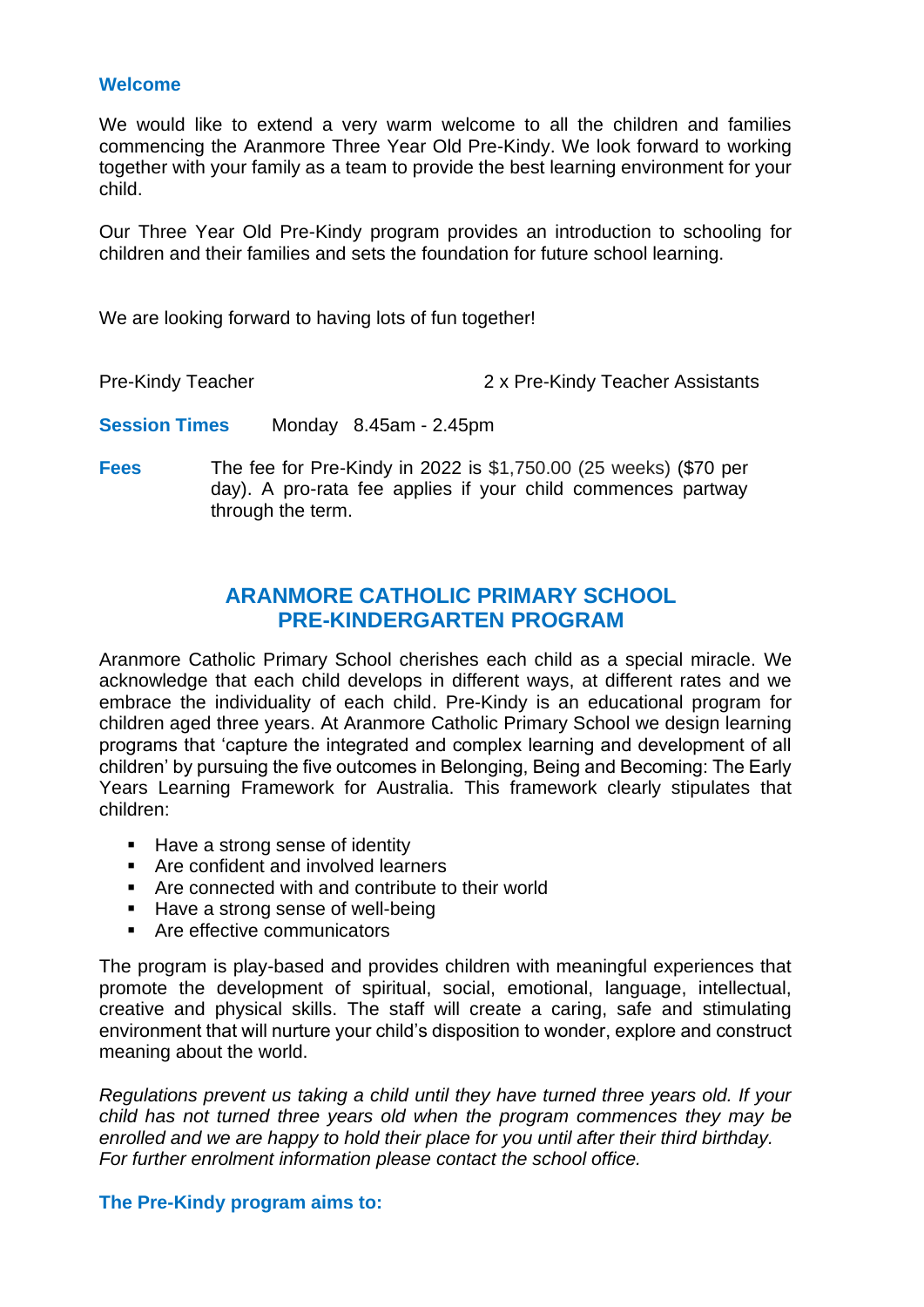- Provide an environment supportive of the Catholic ethos which acknowledges the innate spirituality of every child, fosters the child's ability to wonder, experience awe, overcome difficulties, love others and reflect on God as their creator.
- Provide a happy, stimulating and supportive environment where the children feel welcome, secure and valued.
- Provide a program that will cater for a wide range of developmental abilities and interests allowing children to develop to their full potential.
- Provide a program that will emphasise learning as an interaction process. The child interacting with the environment, through a balance of teacher initiated or directed activities, free play and discovery learning.
- Encourage children to become self-reliant and to be able to make choices.
- Develop in the children the ability to communicate verbally and non-verbally their thoughts, ideas and feelings.

#### **The Pre-Kindy program will place special emphasis on:**

- Play-based learning
- Children's interests
- Skills (social, emotional, language, intellectual, creative and physical)
- Formation of friendships
- Creative expression
- Sensory experiences

#### **Settling In**

One of the first things a Pre-Kindy child needs to learn is how to be away from his/her parents or primary caregiver. This may take some time for some children as they learn to cope with their new environment and routine. It is very important that each child feels happy and comfortable in the Pre-Kindy environment.

The Pre-Kindy staff will work closely with parents/caregivers to ensure that your child is given the best chance to settle in at their own pace.

#### **Guiding Children's Behaviours**

Responsible freedom is encouraged through the development of self-confidence, self-reliance and self-regulation in a safe and secure democratic setting where children have clear defined limits. The children will be involved in the setting of these limits and they will be implemented consistently and fairly. The role of the Pre-Kindy teacher is to encourage positive behaviour and interactions through positive reinforcement.

We believe a child has the right to talk about their feelings and frustrations with unconditional acceptance. We will respect and comfort a child regardless of that child's behaviour. Children will be given verbal reminders of appropriate behaviours and if necessary will be given assistance to appropriately assert themselves to others. On a daily basis appropriate behaviours are demonstrated and acknowledged by the teachers.

# **IMPORTANT INFORMATION**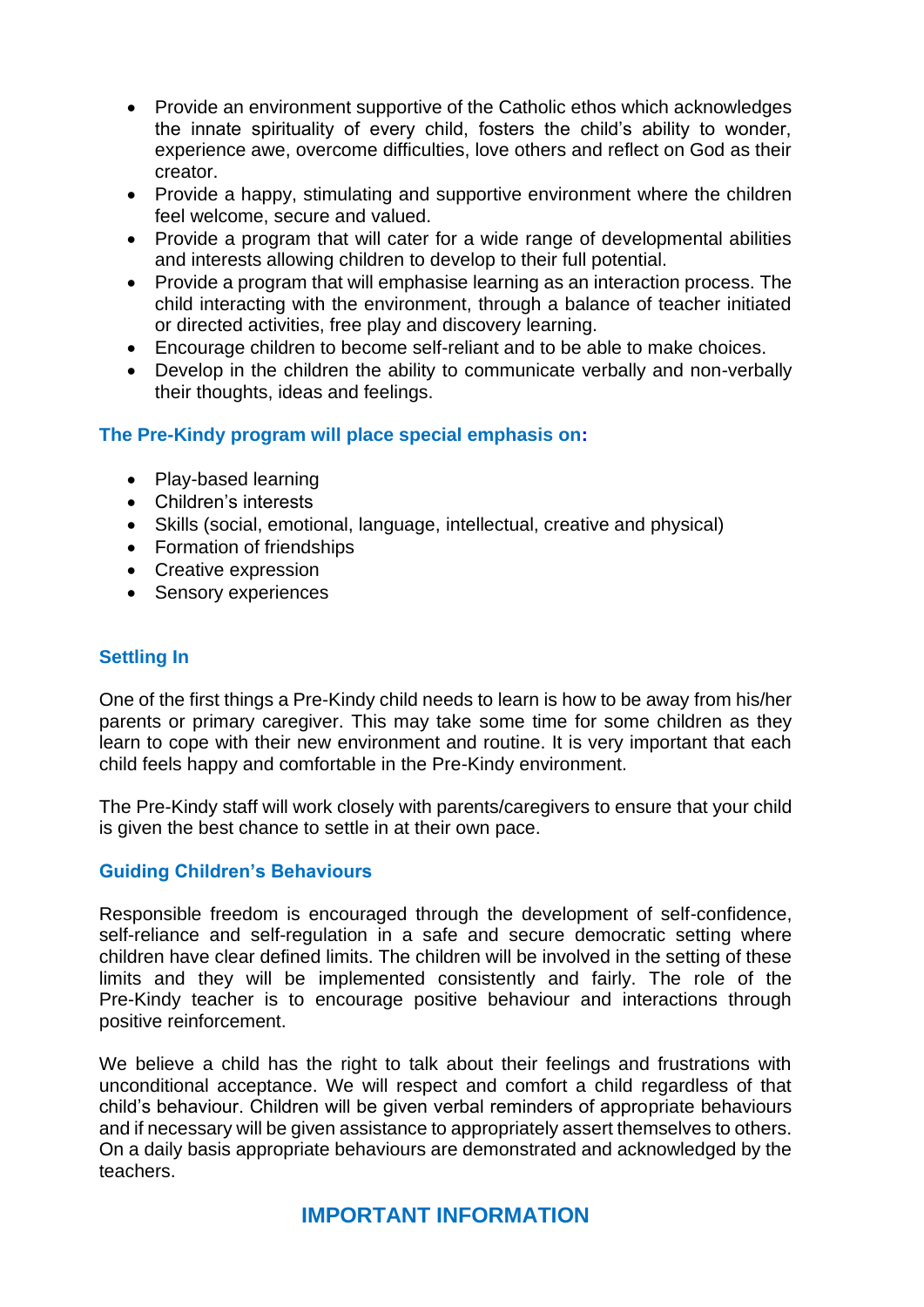#### **Hours of Operations**

Pre-Kindy runs on a Monday **8.45am – 2.45pm**

#### **What to Bring**

For Pre-Kindy each Monday your child will need:

- A **bag** large enough to carry all necessary items.
- A **hat** for outdoor play. Please note that the school has a "No hat, no play" policy to ensure sun safety for the children.
- A **piece of fruit or vegetable,** cut up in a small container for morning tea.
- A **drink bottle** of water only so children can help themselves to a drink throughout the day.
- A **packed lunch** in a lunch box to be eaten individually at lunch time.
- A **spare change of clothes** (suited to the season) in a plastic bag in your child's school bag to allow us to attend to accidents or spills.
- A **small cushion** (no larger than 30x30cm) for rest time.

*Please ensure all your child's items are clearly labelled with their name.* The children are asked not to bring toys or personal belongings to Pre-Kindy as items lost or broken often cause undue stress.

#### **What to Wear**

Children need to wear comfortable play clothes to Pre-Kindy that can get messy and that are easy to manage for quick dashes to the toilet. Also please send your child in shoes that they can manage to take off and put on by themselves. Hair, for both health reasons and appearance, is to be neat and tidy. For safety and security reasons, it is recommended that no jewellery be worn.

We understand that not all three year olds are toilet trained. We are happy to support the children in this learning process and encourage the wearing of 'pull-ups' to assist with their independence.

Please apply sunscreen to your child before they come to Pre-Kindy. We will have sunscreen available to re-apply when needed.

The uniform shop sells short and long sleeve 'I'm an Aranmore Kid ' shirts in different colours. You are welcome to buy the shirts for the children to wear as it develops a sense of belonging and identity with Aranmore.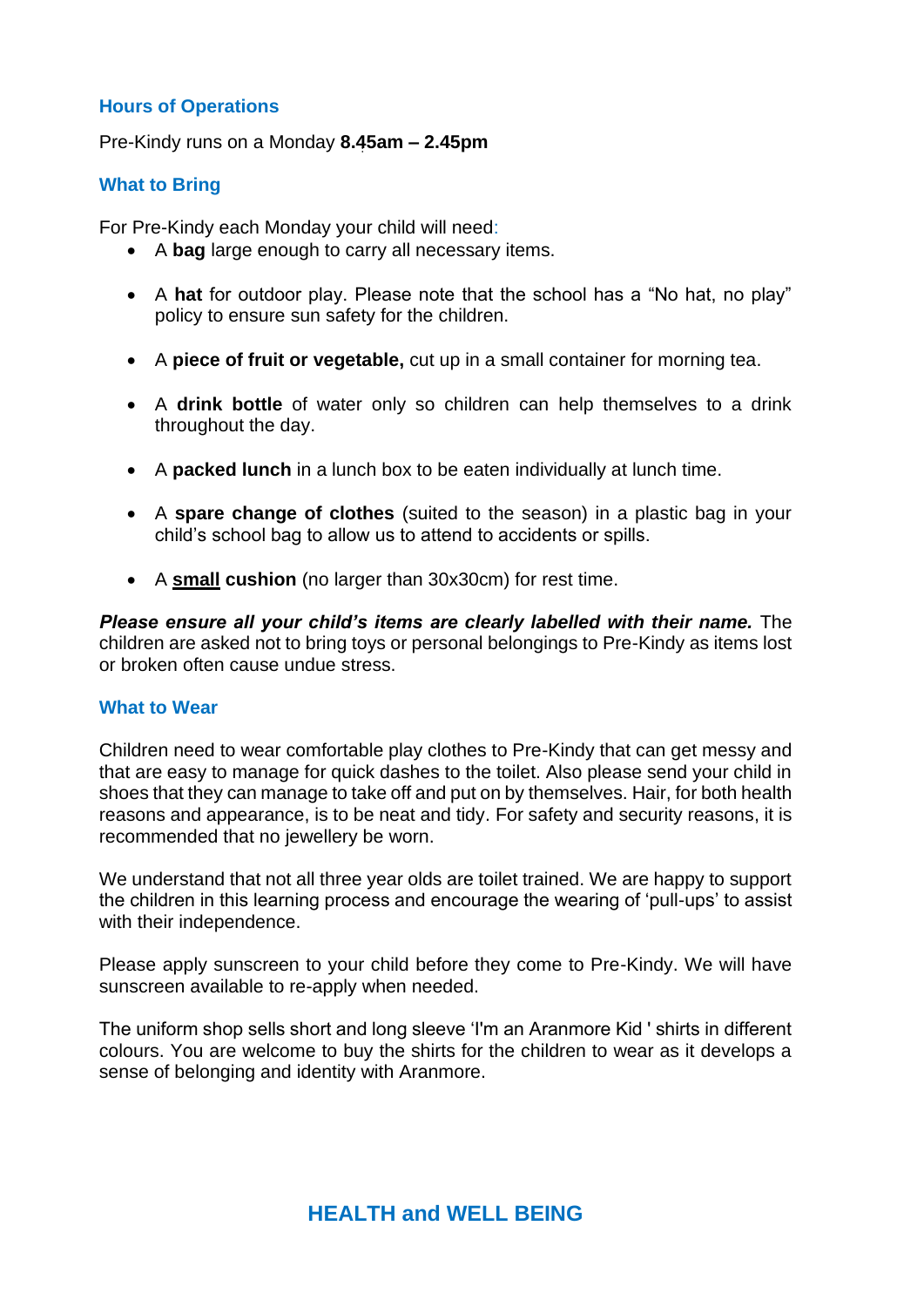Please inform us of any condition that may affect your child's well-being, and equally of any circumstances that may affect their behaviour on a particular day. This helps us to cater for the needs of your child.

If your child is unwell please do not send them to Pre-Kindy and ensure that they remain at home until fully recovered. Please let us know if your child has an infectious disease such as chicken pox, measles etc so that other parents can be notified.

Should your child become unwell or be involved in an accident while at school you will be notified. For this reason it is important that telephone numbers and emergency contacts are kept up to date at all times.

#### **Medication**

If your child requires medication, this must be administered before/after school where possible.

If your child requires medication whilst at school:

- we ask that you come to school to administer the daytime dosage.
- staff can administer medications if required; however, medical consent forms must be completed by parents prior to this occurring.

Please let us know of any allergies or medical concerns so that a Medical Action Plan for your child can be put in place if required. If your child has a severe allergy or asthma plan, this plan must be given to the classroom teacher on your child's first day of school, together with Ventolin, spacers and epi-pens.

#### **Allergies**

Aranmore Catholic Primary School is an Allergy Aware School. Please be aware that some children are allergic to nuts, eggs, dairy etc. The school will make you aware of which food items you can and cannot pack into school lunch boxes due to severe allergies.

#### **Birthdays**

Birthdays are a special time in the lives of young children. We are happy to celebrate your child's special day. Please be aware that our School is an Allergy Aware School and some children are allergic to nuts, eggs, dairy etc. If you provide small birthday treats please ensure there are enough for all students and depending on the treat, it may be shared at the end of the school day to take home.

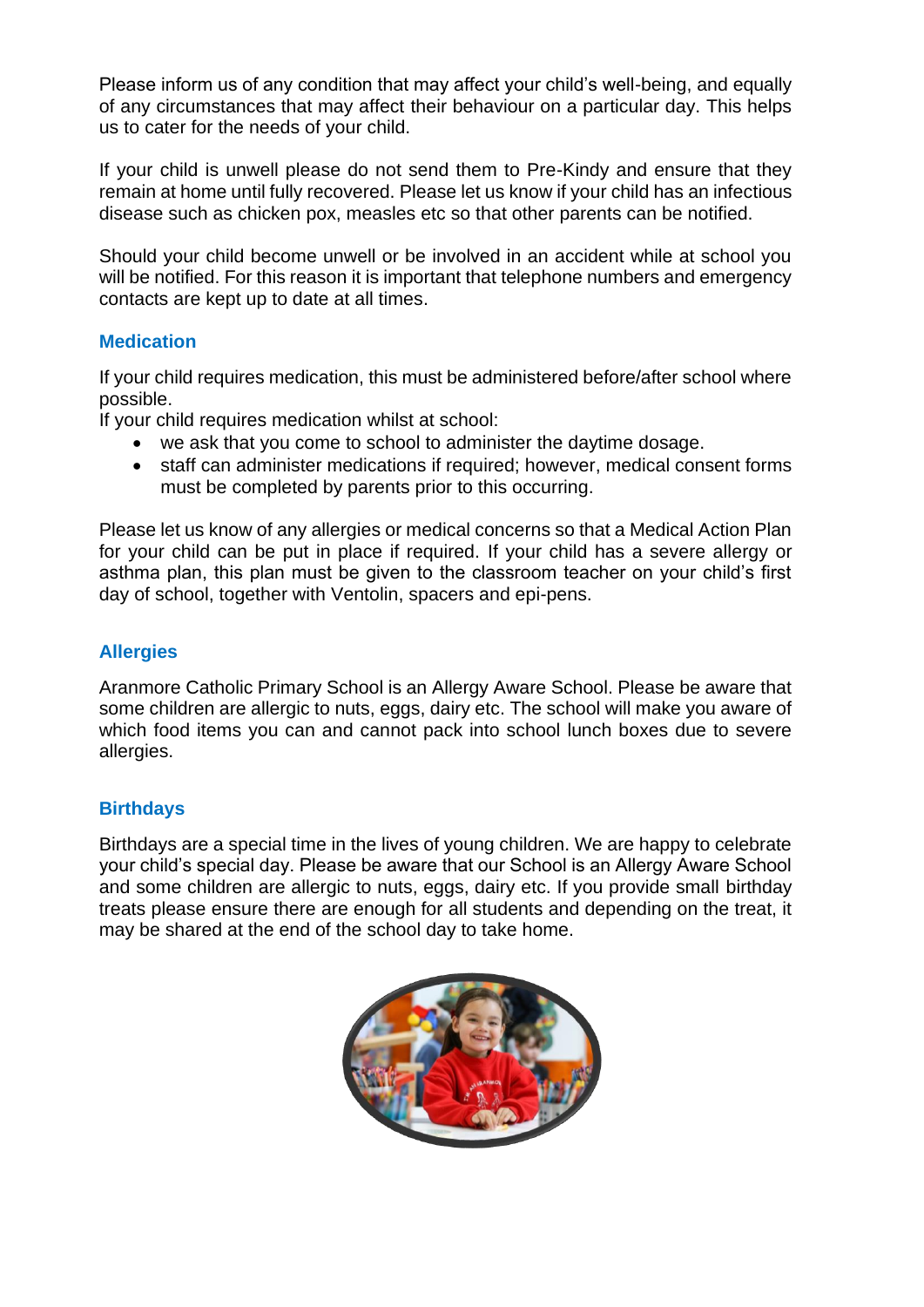# **PARENT PARTNERSHIPS**

We acknowledge that parents know their children best. Please keep the staff informed of matters concerning your child's health, well-being and changes at home that could affect his/her participation. As Pre-Kindy is often the first big step away from home for a child is very important that there is a strong communication link between parents and the school. If we reciprocate in keeping communications open and up to date, then we can ensure Pre-Kindy is a positive experience for your child.

There are opportunities for an informal chat with the classroom teacher before and after the Pre-Kindy session. If you have any concerns or questions regarding your child and would like to have a more in depth conversation, please make an appointment at a mutually convenient time.

All children must be taken to and from the Pre-Kindy classroom by an adult. Please notify us if someone other than one of the child's parents is collecting your child. We realise that unforeseen circumstances may arise at times; therefore, if there is a change of person collecting your child or you are running late, please email or telephone the school.

#### **Communication Tools**

- Please ensure that you provide Administration with a current email address and phone number [admin@aranmorecps.wa.edu.au](mailto:admin@aranmorecps.wa.edu.au)
- Download the Aranmore Catholic Primary School App
- Have access to the School Website [www.aranmorecps.wa.edu.au](http://www.aranmorecps.wa.edu.au/)

#### **Parent Roster**

We encourage all families to be involved in the Pre-Kindy program through rosters and special events.